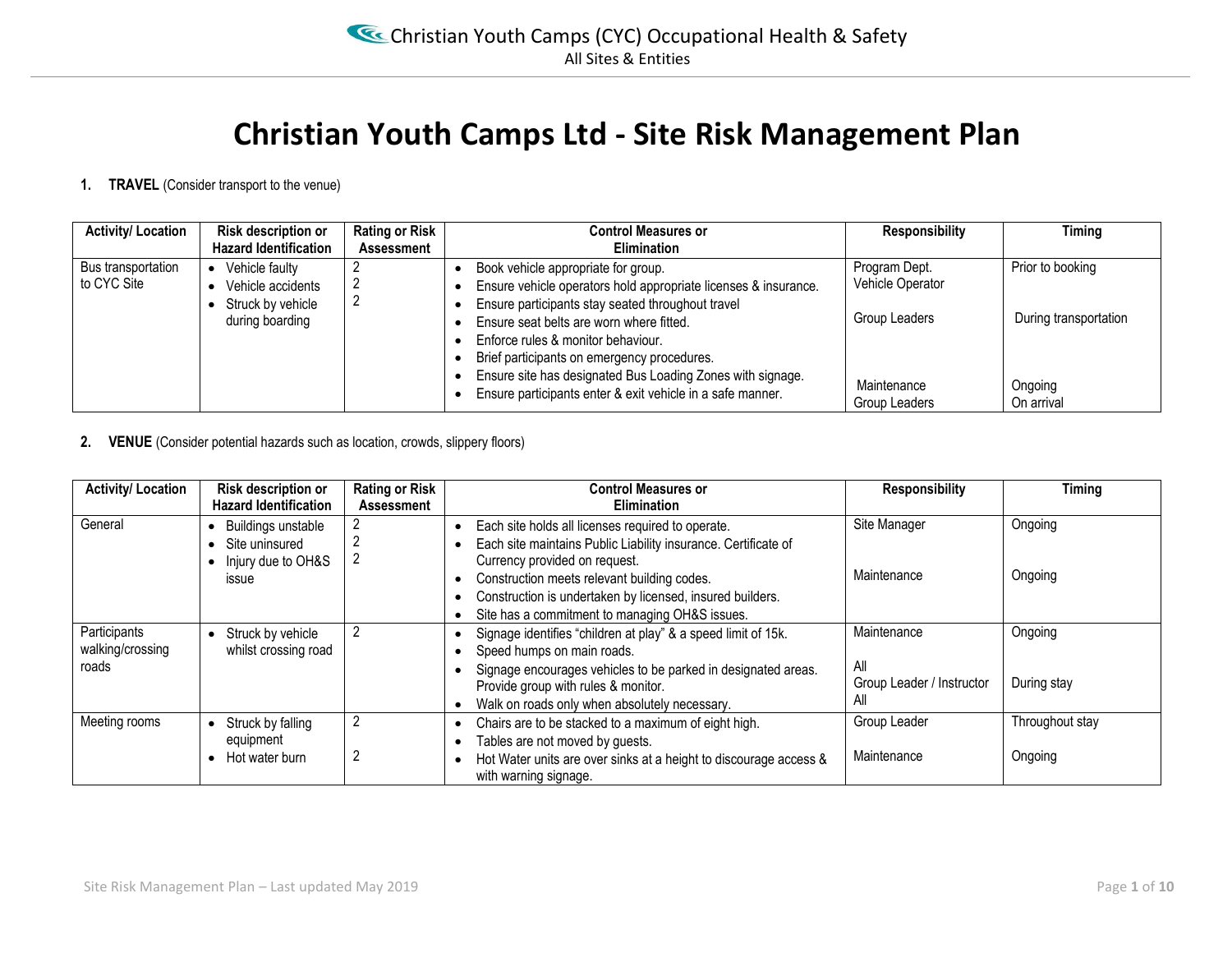# Christian Youth Camps (CYC) Occupational Health & Safety All Sites & Entities

| Swimming pool<br>(where applicable)                                                | Slip on wet tiles or<br>pool edge<br>• Unsupervised<br>access<br>• Drowning                                                                                | $\overline{2}$<br>4<br>16                  | Pool is fenced, signage showing depth is in place & edging tiles<br>are slip resistant.<br>CPR signage & flotation rescue devices are in place.<br>$\bullet$<br>Each pool has a child proof latch/locking system installed to<br>$\bullet$<br>approved standards.<br>Rules for pool operation included in the Induction Book.<br>$\bullet$<br>Appropriate water qualifications<br>$\bullet$                                                                                                                                                                                              | Maintenance<br>Group Leader | Ongoing site maintenance<br>Throughout stay              |
|------------------------------------------------------------------------------------|------------------------------------------------------------------------------------------------------------------------------------------------------------|--------------------------------------------|------------------------------------------------------------------------------------------------------------------------------------------------------------------------------------------------------------------------------------------------------------------------------------------------------------------------------------------------------------------------------------------------------------------------------------------------------------------------------------------------------------------------------------------------------------------------------------------|-----------------------------|----------------------------------------------------------|
| Sporting Equipment<br>& Areas (including<br>swings, volleyball &<br>tennis courts) | • Faulty equipment<br>causes injury<br>• Fall off equipment                                                                                                | $\overline{c}$<br>$\overline{2}$           | Fixed equipment meets building codes, engineering & council<br>requirements.<br>Equipment is visually checked before use, maintained and logged<br>$\bullet$<br>through a monthly schedule.<br>Soft fall areas are in place & maintained.<br>$\bullet$<br>Sporting equipment is kept in good repair.<br>$\bullet$<br>Detailed information is outlined in the Induction book<br>$\bullet$<br>Group leaders have access to sports equipment.<br>$\bullet$<br>Each Site encourages adult supervision of all recreational<br>$\bullet$<br>activities.                                        | Maintenance<br>Program Dept | Ongoing site<br>management<br>Ongoing<br>Throughout stay |
| Maintenance                                                                        | $\bullet$ Injury due to<br>unsupervised<br>access<br>Tripping over tools<br>or maintenance<br>area<br>• Faulty equipment<br>Hazardous material<br>incident | $\overline{2}$<br>2<br>2<br>$\overline{2}$ | The area has signage advising "Staff Entry Only".<br>$\bullet$<br>Tools are stored in maintenance sheds or in locked vehicles.<br>$\bullet$<br>During major construction, areas are fully fenced.<br>$\bullet$<br>During maintenance areas are identified by road barriers, witches<br>$\bullet$<br>hats, safety tape or appropriate barricade.<br>Each site promotes a safe working environment.<br>$\bullet$<br>Each site has a designated chemical store.<br>$\bullet$<br>Material Safety Data Sheets are maintained.<br>$\bullet$<br>Risk Assessments are performed on all chemicals | Maintenance                 | Ongoing site maintenance                                 |
| Site Hazards (inc<br>cliff edges, trip<br>hazards and<br>environment.              | • Tripping on<br>paths/tracks<br>Uneven ground<br>• Fallen trees<br>• Lakes/Rivers                                                                         | 2<br>$\overline{c}$<br>$\overline{2}$<br>4 | At night external pathways are illuminated wherever possible<br>$\bullet$<br>Trees are cut back, tracks cleared & general maintenance<br>$\bullet$<br>conducted to reduce risks.<br>Designated guest activity locations display appropriate warning<br>$\bullet$<br>signs.                                                                                                                                                                                                                                                                                                               | Maintenance                 | Ongoing site<br>management                               |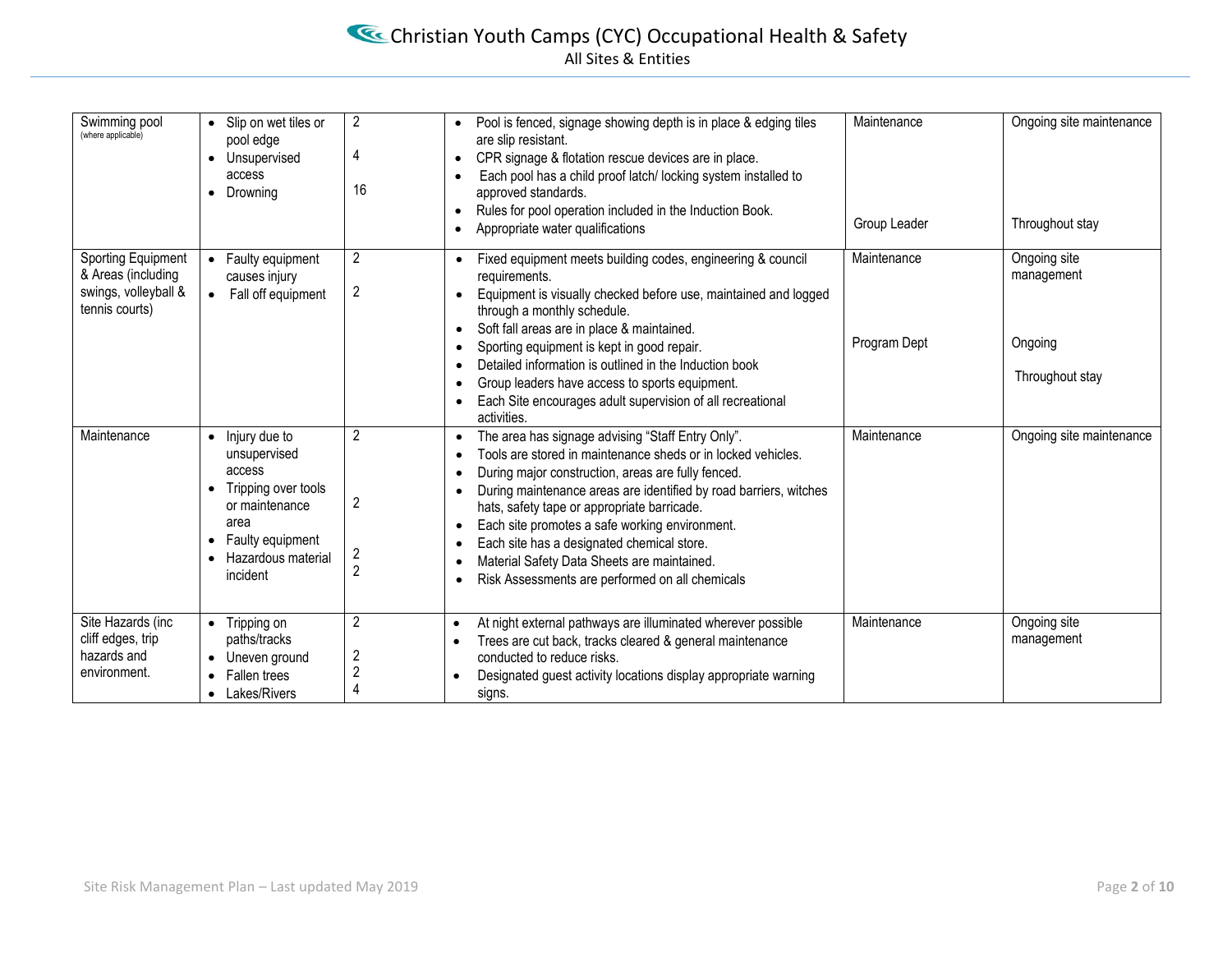#### **3. ACTIVITIES** (Consider activities planned on the program)

| <b>Activity/ Location</b>         | Risk description or<br><b>Hazard Identification</b>                 | <b>Rating or Risk</b><br><b>Assessment</b>              | <b>Control Measures or</b><br>Elimination                                                                                                                                                                                                                                                                                                                                                                                             | <b>Responsibility</b>                              | Timing                               |
|-----------------------------------|---------------------------------------------------------------------|---------------------------------------------------------|---------------------------------------------------------------------------------------------------------------------------------------------------------------------------------------------------------------------------------------------------------------------------------------------------------------------------------------------------------------------------------------------------------------------------------------|----------------------------------------------------|--------------------------------------|
| Activity Structures &<br>Hardware | • Failure of structure<br>or equipment                              | $\overline{2}$                                          | Construction complies with current Aust Standards or relevant<br>$\bullet$<br>building codes and annual checks & maintenance conducted.<br>Equipment is used, stored & retired in accordance with<br>$\bullet$<br>manufacturer guidelines.                                                                                                                                                                                            | Program Dept.                                      | Ongoing site<br>management           |
|                                   |                                                                     |                                                         | Logs are maintained to track equipment usage.<br>$\bullet$                                                                                                                                                                                                                                                                                                                                                                            |                                                    | After activity                       |
| Activity specific                 | Unsafe practices<br>$\bullet$<br>Injured whilst on<br>activity      | $\overline{2}$<br>$\overline{\mathbf{4}}$<br>$\sqrt{2}$ | Each Site has developed Standard Operating Procedures that<br>$\bullet$<br>meet or exceed industry standards to manage known & potential<br>risks and ensure safe operation of activities.                                                                                                                                                                                                                                            | Program Dept.                                      | Ongoing management                   |
|                                   | Injured by other<br>$\bullet$<br>participant<br>• Inadequate        | $\overline{2}$                                          | CYC is accredited by the Australian Camping Association and the<br>$\bullet$<br>National Accommodation, Recreation & Tourism Association. The<br>industries peek bodies.                                                                                                                                                                                                                                                              | Management                                         |                                      |
|                                   | supervision                                                         |                                                         | Minimum practical instructor to participant ratios are required but<br>$\bullet$<br>will vary depending on activity & group.<br>Instructors undertake work that is in line with their level of training<br>$\bullet$<br>or experience on each activity.                                                                                                                                                                               | Group Leader<br>Program Dept.                      | On arrival<br>Prior to activity      |
| Activity specific                 |                                                                     |                                                         | Each site ensure one Leader allocated to each high risk activity<br>group                                                                                                                                                                                                                                                                                                                                                             | <b>Group Organiser</b>                             | Prior to activity<br>During activity |
|                                   |                                                                     |                                                         | Activity areas are inspected to identify any hazards.<br>$\bullet$<br>Groups given instructions on boundaries & behaviour.<br>$\bullet$<br>Supervision of group during activity session.<br>$\bullet$<br>Participants must attend briefing to undertake activity.<br>$\bullet$<br>Vehicle access to all activities onsite.<br>$\bullet$<br>Accident/Incident Report & Investigation Form completed for any<br>$\bullet$<br>incidents. | Program Dept.                                      |                                      |
| Staff                             | Unsafe practices<br>Insufficient<br>$\bullet$<br>knowledge & skills | 4<br>$\overline{4}$                                     | High Risk activity Instructors have Certificate III or IV<br>$\bullet$<br>qualifications in outdoor recreation and / or have been specifically<br>trained on individual activities by the sitee.<br>Instructors have current First Aid qualifications.<br>$\bullet$<br>Instructors are required to follow Standard Operating Procedures.<br>$\bullet$                                                                                 | Program Dept.<br>All                               | Ongoing management                   |
| Access to activity                | Injury due to<br>$\bullet$<br>unsupervised<br>access                | 4                                                       | Activities are de-rigged at the end of each day<br>$\bullet$<br>Access to activities is restricted between scheduled activity<br>sessions (ie. ladders locked, harnesses stored or instructor<br>remains at site).                                                                                                                                                                                                                    | Program Dept.<br>Instructors                       | Throughout stay                      |
| Missing person                    | Participant<br>$\bullet$<br>separated from<br>group during activity | $\overline{2}$                                          | Participants briefed on meeting place & times.<br>$\bullet$<br>Confirm group numbers with Leaders & conduct head count.<br>$\bullet$<br>Group will only walk as fast as the slowest person.<br>$\bullet$<br>Second instructor / Leader to be "last follower" & group remain in<br>visual range                                                                                                                                        | <b>Group Leaders</b><br>Instructor / Group Leaders | Prior to activity<br>During activity |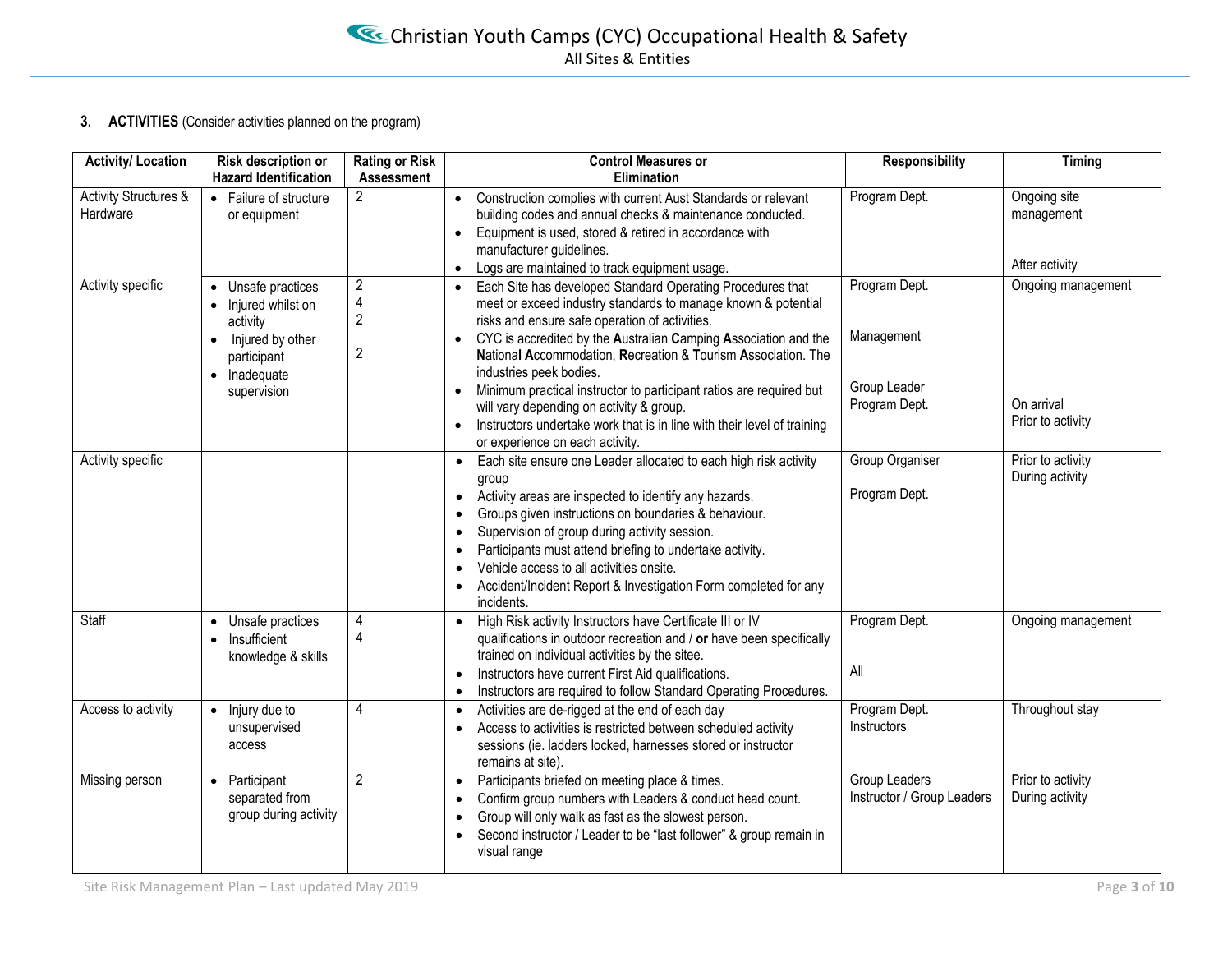4. **EQUIPMENT** (Consider resources that impact on the activity such as appropriate & sufficient clothing, shoes, protection from environment, activity specific equipment)

| <b>Activity/ Location</b> | Risk description or               | Rating or   | <b>Control Measures or</b>                                          | Responsibility            | Timing            |
|---------------------------|-----------------------------------|-------------|---------------------------------------------------------------------|---------------------------|-------------------|
|                           | <b>Hazard Identification</b>      | <b>Risk</b> | <b>Elimination</b>                                                  |                           |                   |
|                           |                                   | Assessment  |                                                                     |                           |                   |
| Personal Safety           | Failure of equipment<br>$\bullet$ |             | Equipment complies with industry standards.                         | Program Dept.             | Ongoing site      |
| Equipment                 | Unsafe practices                  |             | Equipment is used for its express purpose, stored & retired in      |                           | management        |
|                           | Inadeguate                        |             | accordance with manufacturer guidelines.                            |                           |                   |
|                           | equipment                         |             | Participants briefed on correct fitting & usage of equipment for    | Program Dept.             | During activity   |
|                           |                                   |             | activity.                                                           |                           |                   |
|                           |                                   |             | Log sheets are maintained to track equipment usage.                 |                           | After activity    |
| Appropriate Clothing      | Tripping / foot injury            |             | Activity leaders provide outline of clothing requirements.          | Program Dept./Organiser   | Prior to Stay     |
| / Footwear                | Harness chaffing                  | 2           | Group Leaders brief participants prior to activities.               | Group Leaders Instructors | Prior to activity |
|                           | Sunburn                           |             | Participants asked to change clothing if inappropriate for activity | Program Dept.             |                   |
|                           | Exposure                          |             | Bureau of Meteorology site checked for weather updates &            |                           |                   |
|                           |                                   |             | Leaders advised changing weather conditions.                        |                           |                   |

#### **5. ENVIRONMENT** (Consider environmental hazards such as weather, natural hazards, terrain, plants & animals)

| <b>Activity/ Location</b>     | Risk description or<br><b>Hazard Identification</b>      | Rating or<br><b>Risk</b><br><b>Assessment</b> | <b>Control Measures or</b><br><b>Elimination</b>                                                                                                                                                                                                                                                                                                                                        | <b>Responsibility</b>         | Timing                                                              |
|-------------------------------|----------------------------------------------------------|-----------------------------------------------|-----------------------------------------------------------------------------------------------------------------------------------------------------------------------------------------------------------------------------------------------------------------------------------------------------------------------------------------------------------------------------------------|-------------------------------|---------------------------------------------------------------------|
| Extreme weather<br>conditions | Change in weather<br>conditions<br>Exposure<br>Lightning | 2                                             | Group organizer is requested to ensure participants bring clothing<br>appropriate to activity and climatic requirements.<br>Bureau of Meteorology site checked for weather updates &<br>Leaders briefed on arrival & advised changing weather conditions<br>during stay.                                                                                                                | Group leader<br>Group Leaders | Prior to stay<br>On arrival<br>Throughout stay<br>Prior to activity |
|                               | Sunburn<br>Dehydration                                   |                                               | Participants briefed to wear hats, apply sunscreen & carry water.<br>Water is readily accessible.<br>Program Instructors in radio contact with Program Dept.<br>throughout activity.<br>Monitor group throughout activity & administer First Aid if required.<br>Activity stopped if conditions considered unsafe.<br>Alternate activities arranged after discussion with Group Leader. | Program Dept.                 | During activity                                                     |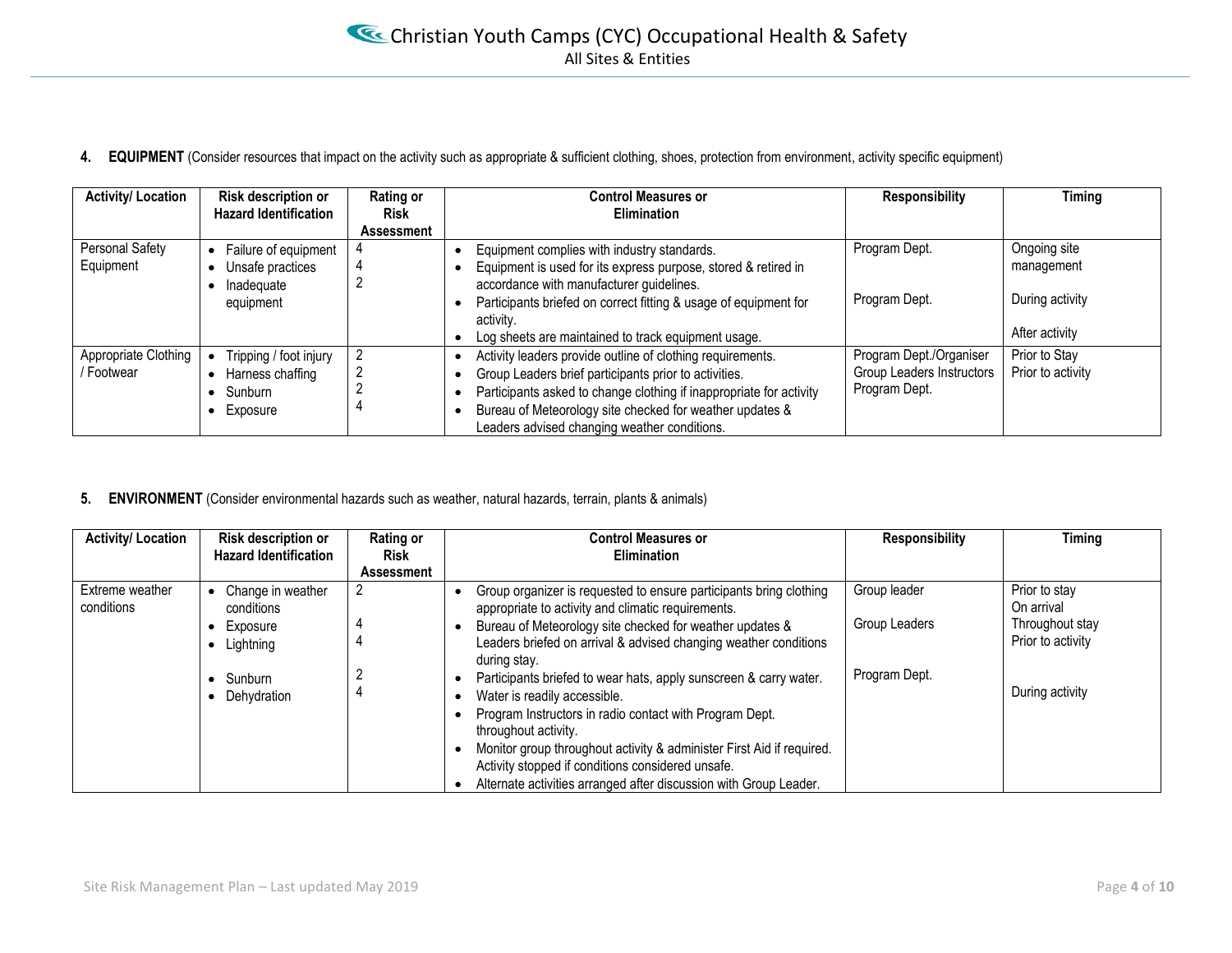# Christian Youth Camps (CYC) Occupational Health & Safety All Sites & Entities

| Fire including bush<br>fire) | • Personal injury<br>• Participant<br>separated from<br>group<br>• Loss of property                        | 4<br>2<br>2         | Each Site meets Australian Standards in relation to number of<br>$\bullet$<br>hydrants, hoses and extinguishers, illuminated exit signs,<br>Emergency Procedure signs & equipment maintenance (six month<br>check by licensed provider).<br>Each Site has a pro-active process to manage associated risks.<br>$\bullet$<br>Smoke alarms are installed in every room.<br>$\bullet$<br>Fire blankets available in every kitchen with cooking facilities.<br>$\bullet$<br>Fire hydrant protection for all sites.<br>$\bullet$<br>Signage identifies marshalling areas & fire extinguishers.<br>$\bullet$<br>Marshalling areas clearly identified.<br>$\bullet$<br>Some sites have onsite Fire Units.<br>$\bullet$ | Maintenance                                                                | Ongoing site<br>management                                               |
|------------------------------|------------------------------------------------------------------------------------------------------------|---------------------|----------------------------------------------------------------------------------------------------------------------------------------------------------------------------------------------------------------------------------------------------------------------------------------------------------------------------------------------------------------------------------------------------------------------------------------------------------------------------------------------------------------------------------------------------------------------------------------------------------------------------------------------------------------------------------------------------------------|----------------------------------------------------------------------------|--------------------------------------------------------------------------|
|                              |                                                                                                            |                     | Emergency procedures & fire alarms explained to Group Leader<br>$\bullet$<br>and provided in Induction Book.<br>Groups briefed on evacuation procedures.<br>$\bullet$<br>Groups to move to evacuation points if required.<br>$\bullet$<br>Check group against participant list.<br>$\bullet$                                                                                                                                                                                                                                                                                                                                                                                                                   | Group Host<br>All<br>Group Leader                                          | On arrival<br>During emergency                                           |
| Native flora & fauna         | Reaction due to<br>$\bullet$<br>known triggers<br>Mild reaction due to<br>$\bullet$<br>natural environment | 4<br>$\overline{2}$ | Ensure medical info obtained from participants & summary<br>$\bullet$<br>produced.<br>Advise Instructor of any potential allergic risks, triggers & severity<br>$\bullet$<br>(see under Medical)<br>Participant to carry any personal medication.<br>$\bullet$<br>Participants to wear closed in shoes for all activities.<br>٠<br>First Aid kit carried at all times.<br>٠<br>Instructors in radio contact with Program Dept.<br>$\bullet$                                                                                                                                                                                                                                                                    | Group Organiser<br>Group Leader<br>Group Leader / Instructor<br>Programmer | Prior to stay<br>Prior to activity<br>Throughout stay<br>During activity |
| Native flora & fauna         | Injury due to bite or<br>sting (eg snake or<br>spider)                                                     | 4                   | Group briefed on level of risk & emergency response if requested.<br>$\bullet$<br>Participants to wear closed in shoes for all activities.<br>$\bullet$<br>Programmer to walk at head of group<br>٠<br>First Aid kit carried at all times.<br>$\bullet$<br>Programmer in radio contact with Program Dept.                                                                                                                                                                                                                                                                                                                                                                                                      | Group Host<br>Leader / Instructor<br>Programmer                            | On arrival<br>During activity                                            |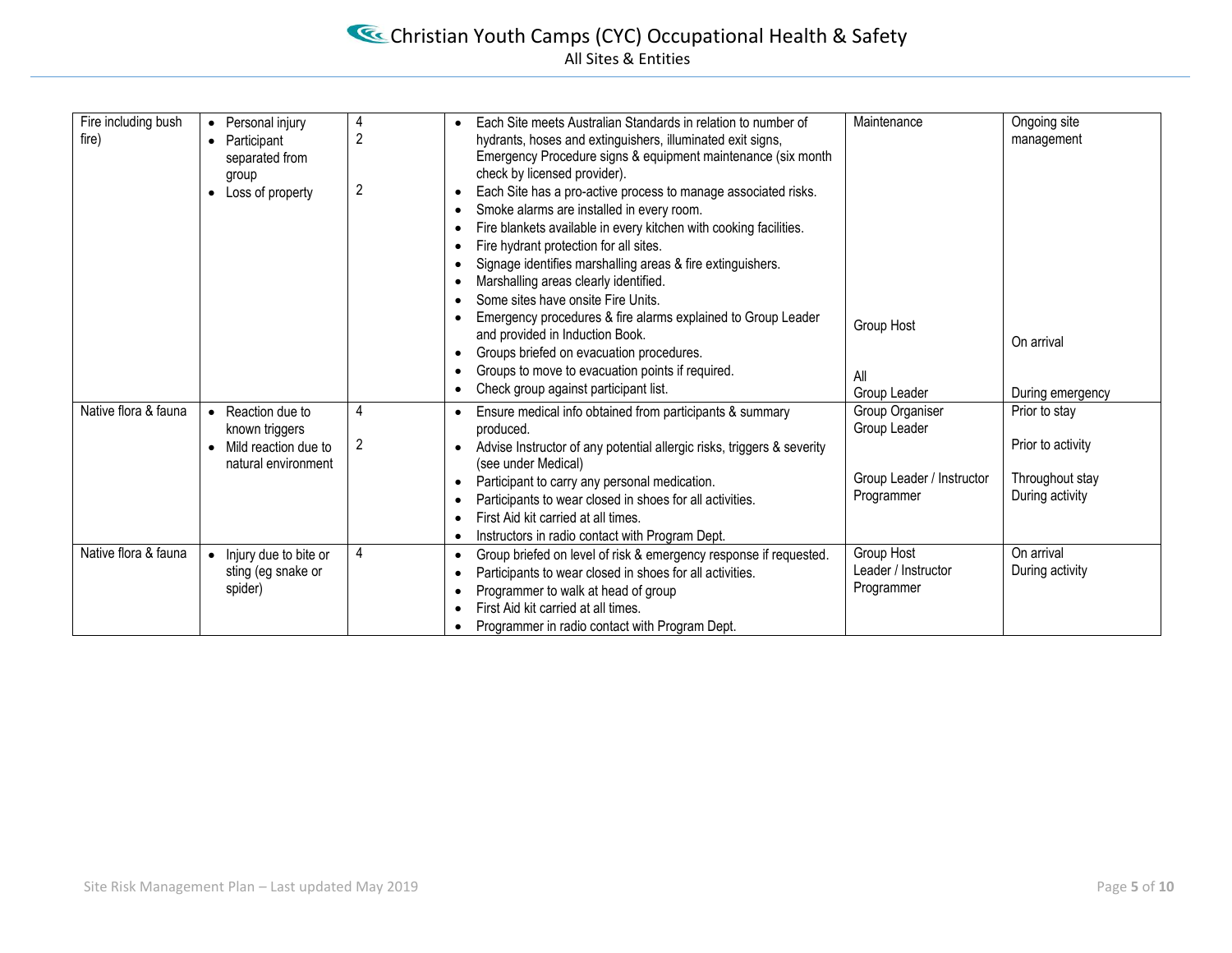**6. PEOPLE** (Consider nature of participants such as maturity, skill, behaviour, child protection issues, ratios, fitness, medical conditions & disabilities)

| <b>Activity/ Location</b> | Risk description or<br><b>Hazard Identification</b>                                                                                         | <b>Rating or</b><br><b>Risk</b><br><b>Assessment</b> | <b>Control Measures or</b><br>Elimination                                                                                                                                                                                                                                                                                                                                                                                                                                                                                                                                                                                                                                                                                                                                            | <b>Responsibility</b>                                                | <b>Timing</b>                                                                                              |
|---------------------------|---------------------------------------------------------------------------------------------------------------------------------------------|------------------------------------------------------|--------------------------------------------------------------------------------------------------------------------------------------------------------------------------------------------------------------------------------------------------------------------------------------------------------------------------------------------------------------------------------------------------------------------------------------------------------------------------------------------------------------------------------------------------------------------------------------------------------------------------------------------------------------------------------------------------------------------------------------------------------------------------------------|----------------------------------------------------------------------|------------------------------------------------------------------------------------------------------------|
| <b>Child Protection</b>   | • Child Protection<br>related incident<br>Identification of child<br>$\bullet$<br>at risk                                                   | $\overline{2}$                                       | Child Protection Policy in place and complied with by all sites<br>$\bullet$<br>Child Protection Code of Conduct in place and complied with by all<br>$\bullet$<br>sites.<br>Reporting Procedure in place for management of an allegation.<br>$\bullet$<br>Compliance with Victorian Child Safe Standards<br>$\bullet$<br>Compliance with Reportable Conduct Scheme<br>$\bullet$<br>All staff hold current Working With Children Checks.<br>$\bullet$<br>CYC Ltd has an appointed Child Protection Officer.<br>$\bullet$<br>Staff have completed a Statuary Declaration and have been<br>$\bullet$<br>screened and completed Child Protection training prior to<br>commencement of employment,<br>Staff easily identified by uniform shirts with logo and/or name tags.<br>$\bullet$ | Management<br>All                                                    | Ongoing site<br>management<br>Ongoing management                                                           |
| Privacy of<br>Information | Unauthorised<br>disclosure of info<br>Inadequate process<br>$\bullet$                                                                       | $\overline{2}$<br>2                                  | Information obtained is used only for express purpose of business<br>$\bullet$<br>use only.<br>Relevant Staff sign Confidentiality Agreement<br>$\bullet$<br>Access & storage of information meets Privacy Act requirements.<br>$\bullet$<br>Info retained as required under the Freedom of Information Act.<br>$\bullet$                                                                                                                                                                                                                                                                                                                                                                                                                                                            | All                                                                  | Throughout stay<br>Ongoing site<br>management                                                              |
| Medical                   | • Aggravation of<br>existing medical<br>condition or injury<br>• Access to First Aid &<br>equipment<br>• Inappropriate<br>medical attention | 4<br>2<br>$\overline{c}$                             | Information obtained identifying allergies, special needs & other<br>$\bullet$<br>health related issues.<br>Ensure a group medical summary is available.<br>$\bullet$<br>Ensure that participants have medication.<br>$\bullet$<br>First Aid boxes are available at each site.<br>$\bullet$<br>Each Site has policy of not administering anything ingestible,<br>$\bullet$<br>injectable or topical.<br>Vehicle access to all activities onsite.<br>$\bullet$<br>All Programmers hold current First Aid qualifications. .<br>$\bullet$                                                                                                                                                                                                                                               | Group Organiser<br>Group Leader<br>Management<br>All<br>Program Dept | Prior to stay<br>On arrival<br>Throughout stay<br>Ongoing site<br>management<br>Throughout stay<br>Ongoing |
| Special Needs             | Incident due to<br>$\bullet$<br>inadequate special<br>needs<br>considerations                                                               | $\overline{2}$                                       | Each site identifies wheelchair access throughout site.<br>$\bullet$<br>Wheel chair access to majority of onsite areas & at least one ramp<br>$\bullet$<br>to each building is wheel chair compliant.<br>Safety bars in disabled bathrooms at all sites.<br>$\bullet$<br>Ability to participate in specific activities decided after discussion<br>$\bullet$<br>with Group Leader & participant.                                                                                                                                                                                                                                                                                                                                                                                     | Maintenance<br>Program Dept                                          | Ongoing site<br>management<br>Prior to activity                                                            |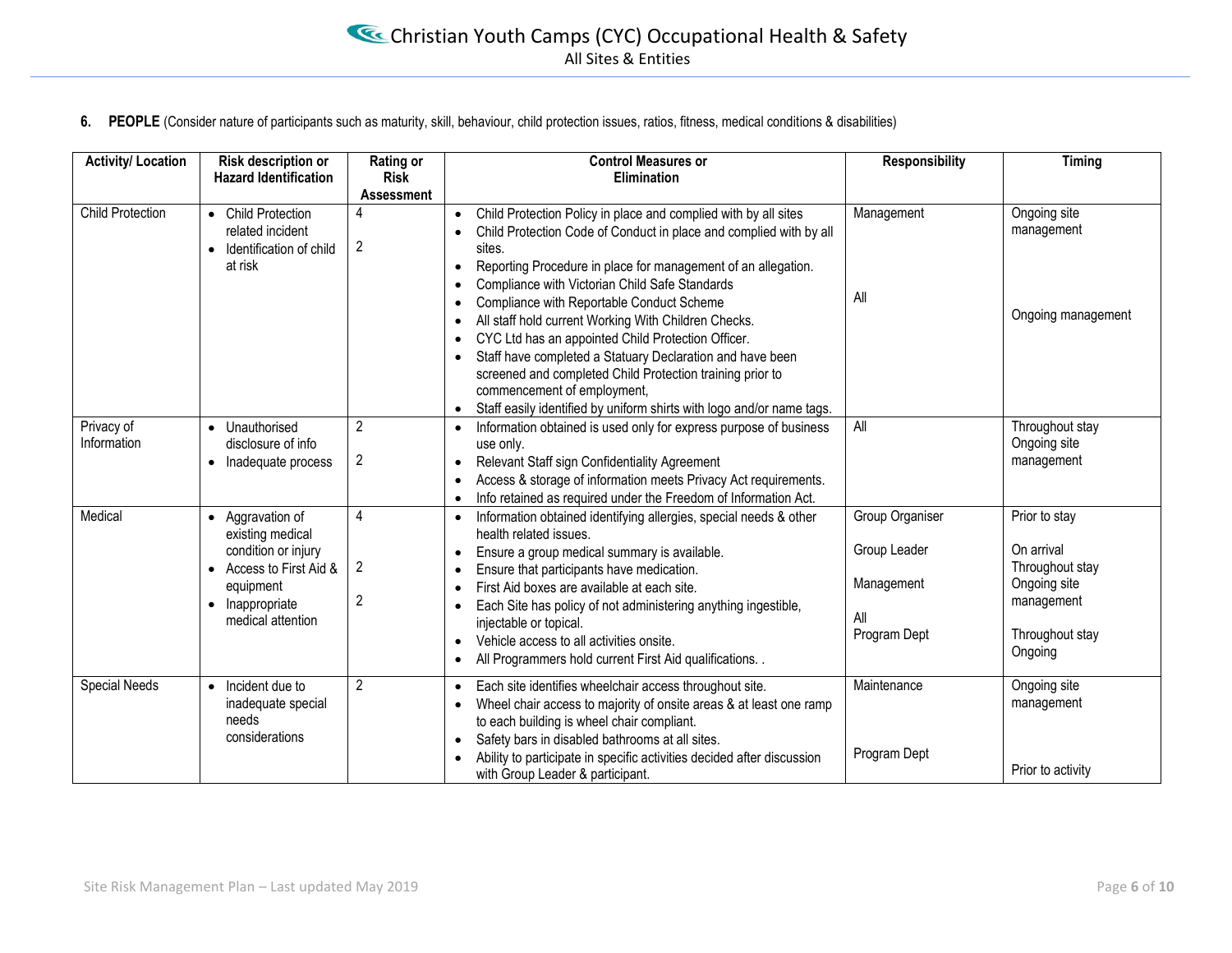# Christian Youth Camps (CYC) Occupational Health & Safety All Sites & Entities

| <b>Client Behaviour</b><br>Injury due to other<br>participant s<br>Ingestion of non-<br>prescription drugs or<br>alcohol. | Each Site promotes a smoke free environment.<br>Smoking is not permitted in any building or designated work area.<br>CYC has a drug free & alcohol policy.<br>Action will be taken for infringements of these policies. | Management<br>All<br>Management | Ongoing site<br>management |
|---------------------------------------------------------------------------------------------------------------------------|-------------------------------------------------------------------------------------------------------------------------------------------------------------------------------------------------------------------------|---------------------------------|----------------------------|
|---------------------------------------------------------------------------------------------------------------------------|-------------------------------------------------------------------------------------------------------------------------------------------------------------------------------------------------------------------------|---------------------------------|----------------------------|

#### **7. ACCOMMODATION** (Consider standards of accommodation & amenities, security, supervision, food allergies)

| <b>Activity/ Location</b> | Risk description or<br><b>Hazard Identification</b>                                                  | Rating or<br><b>Risk</b> | <b>Control Measures or</b><br><b>Elimination</b>                                                                                                                                                                                                                                                                                                                                                                                                                                      | <b>Responsibility</b>                            | Timing                                                                    |
|---------------------------|------------------------------------------------------------------------------------------------------|--------------------------|---------------------------------------------------------------------------------------------------------------------------------------------------------------------------------------------------------------------------------------------------------------------------------------------------------------------------------------------------------------------------------------------------------------------------------------------------------------------------------------|--------------------------------------------------|---------------------------------------------------------------------------|
|                           |                                                                                                      | Assessment               |                                                                                                                                                                                                                                                                                                                                                                                                                                                                                       |                                                  |                                                                           |
| Security                  | Intruder<br>$\bullet$<br>• Loss of property<br>• Assault                                             |                          | Group Leader has access to each bedroom & meeting rooms.<br>$\bullet$<br>Group to keep facilities locked at night & when not onsite (eg. at<br>activities)<br>All staff easily identified by uniform shirts with logo and/or name<br>tag.                                                                                                                                                                                                                                             | <b>Guest Host</b><br>Leaders<br>All Staff<br>All | On arrival<br>Throughout stay<br>Throughout stay<br>Throughout stay       |
|                           |                                                                                                      |                          | Staff & other groups asked to limit their access to their own area.<br>٠                                                                                                                                                                                                                                                                                                                                                                                                              |                                                  |                                                                           |
| Accommodation             | Injury due to<br>inappropriate actions<br>Inadequate<br>supervision                                  | 2                        | Ensure adequate sleeping accommodation for each participant.<br>$\bullet$<br>Ensure separate accommodation for males & females.<br>٠<br>Ensure Group Leader accommodation is within easy access for<br>٠<br>participants if required.                                                                                                                                                                                                                                                 | Administration                                   | Prior to stay                                                             |
|                           | Unserviceable<br>fittings<br>• Scalding<br>Unforeseen<br>$\bullet$<br>emergency<br>Insect Irritation |                          | Procedures detailed in Induction Book provided to Group Leader.<br>$\bullet$<br>Groups briefed on appropriate behaviour, rules & out of bounds<br>areas.<br>Group to advise any maintenance required during stay<br>$\bullet$<br>Leader to advise any maintenance on Evaluation Form.<br>٠<br>Hot water units have restricted water temperatures in all<br>$\bullet$<br>accommodation.<br>Evacuation Procedures signage in each room.<br>٠<br>Fly screens are installed in all rooms. | <b>Guest Host</b><br>Group Leader<br>Maintenance | On arrival<br>On arrival<br>Throughout stay<br>Ongoing site<br>management |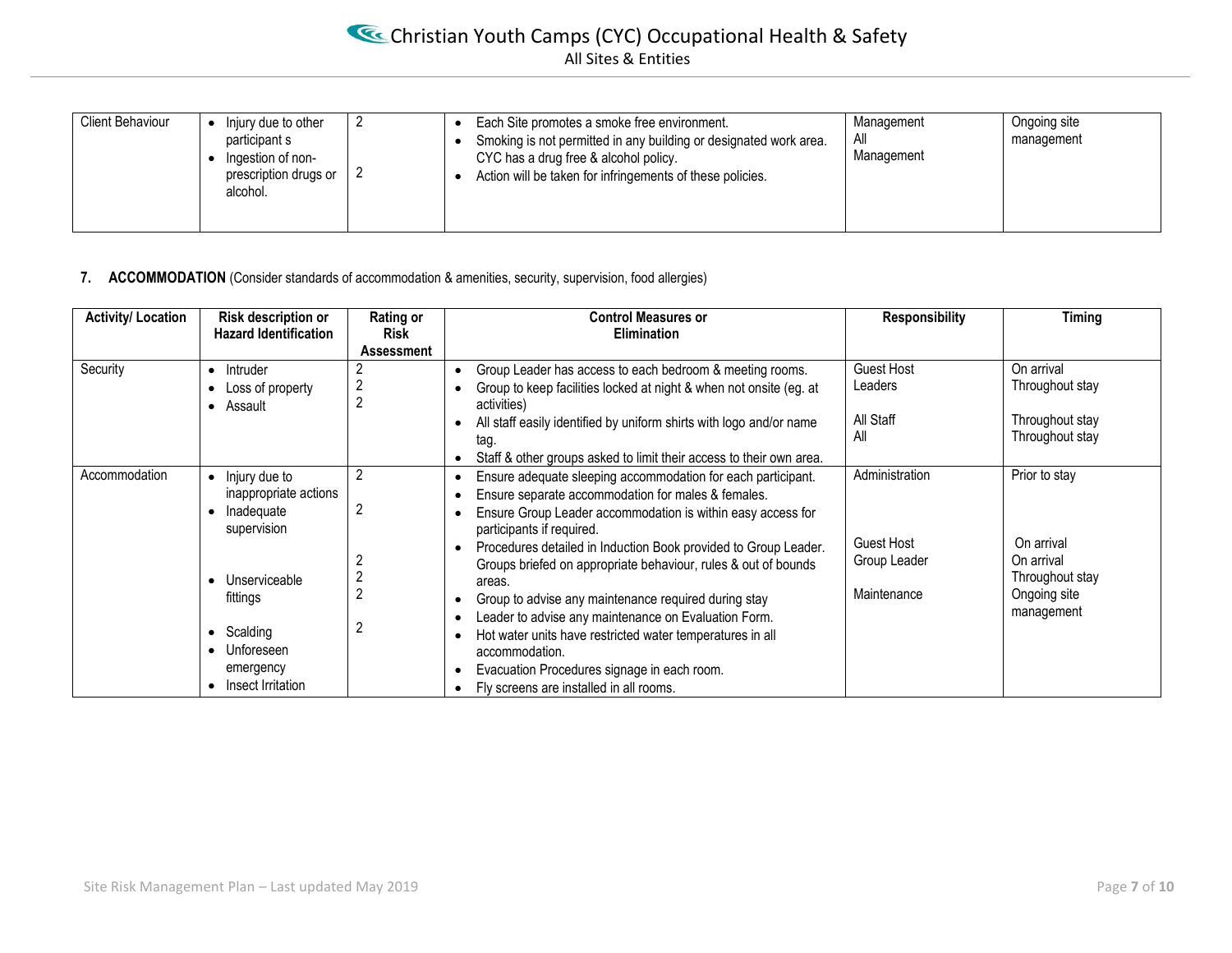| Housekeeping | • Slip in wet area<br><b>Child Protection</b><br>related incident<br>Trip hazard<br>Ingestion of cleaning<br>chemical | 2<br>4<br>2         | Chemicals are stored appropriately for their use.<br>All cleaning materials (eg. buckets, mops) stored when not in use.<br>All electrical cords are wound up when not in use.<br>"Cleaning in Progress" signs utilised.<br>Bathroom floors are mopped after group has vacated.<br>Bedroom doors are locked after cleaning.<br>Staff are not to be alone with a participant, ie. When room cleaning<br>staff knock, call out and only enter if room is unlocked & vacant.<br>Mattresses & bedding are checked and replaced (if required) after<br>$\bullet$<br>every camp.<br>Toilets in meeting rooms & dining area are cleaned during<br>$\bullet$<br>minimum or unlikely use times to minimise guest contact with wet<br>floors. | Housekeeping | Ongoing site<br>management |
|--------------|-----------------------------------------------------------------------------------------------------------------------|---------------------|------------------------------------------------------------------------------------------------------------------------------------------------------------------------------------------------------------------------------------------------------------------------------------------------------------------------------------------------------------------------------------------------------------------------------------------------------------------------------------------------------------------------------------------------------------------------------------------------------------------------------------------------------------------------------------------------------------------------------------|--------------|----------------------------|
| Kitchen      | Food poisoning<br>$\bullet$<br>$\bullet$ Injury due to<br>unsupervised access                                         | 4<br>$\overline{2}$ | Each site proactively manages all aspects of food safety & hygiene<br>according to the FoodSmart Food Safety Program.<br>Chefs are qualified and have the relevant knowledge regarding<br>$\bullet$<br>food safety and safe food handling practices.<br>All sites have a staff member qualified as a Food Safety<br>$\bullet$<br>Supervisor<br>Staff are trained on both the knowledge & skills required for their<br>area of responsibility.<br>Dietary requirements are prepared according to procedures. (see<br>detailed info below).                                                                                                                                                                                          | Kitchen      | Ongoing site<br>management |

| Dietary<br>Requirements | Religious or ethical<br>Anaphylaxis                                             | 16 | Information obtained identifying food allergies & special dietary<br>needs and other health related issues.                                                                                         | Group Organiser                 | Prior to stay                                         |
|-------------------------|---------------------------------------------------------------------------------|----|-----------------------------------------------------------------------------------------------------------------------------------------------------------------------------------------------------|---------------------------------|-------------------------------------------------------|
|                         | Allergic reaction to<br>known trigger<br>Reaction due to<br>medical requirement | 8  | Each site advises defined dietary categories.<br>Each site advises where participant will need to supply own food.<br>Summary of dietary requirements supplied to Group Leader for<br>verification. | Admin / Kitchen<br>Group Leader | Prior to stay<br>Prior to stay<br>Prior to first meal |
|                         |                                                                                 |    | Participants with dietary requirements collect individual meals from<br>front of house.                                                                                                             | Group Leader/Participant        | Throughout stay                                       |
|                         |                                                                                 |    |                                                                                                                                                                                                     |                                 |                                                       |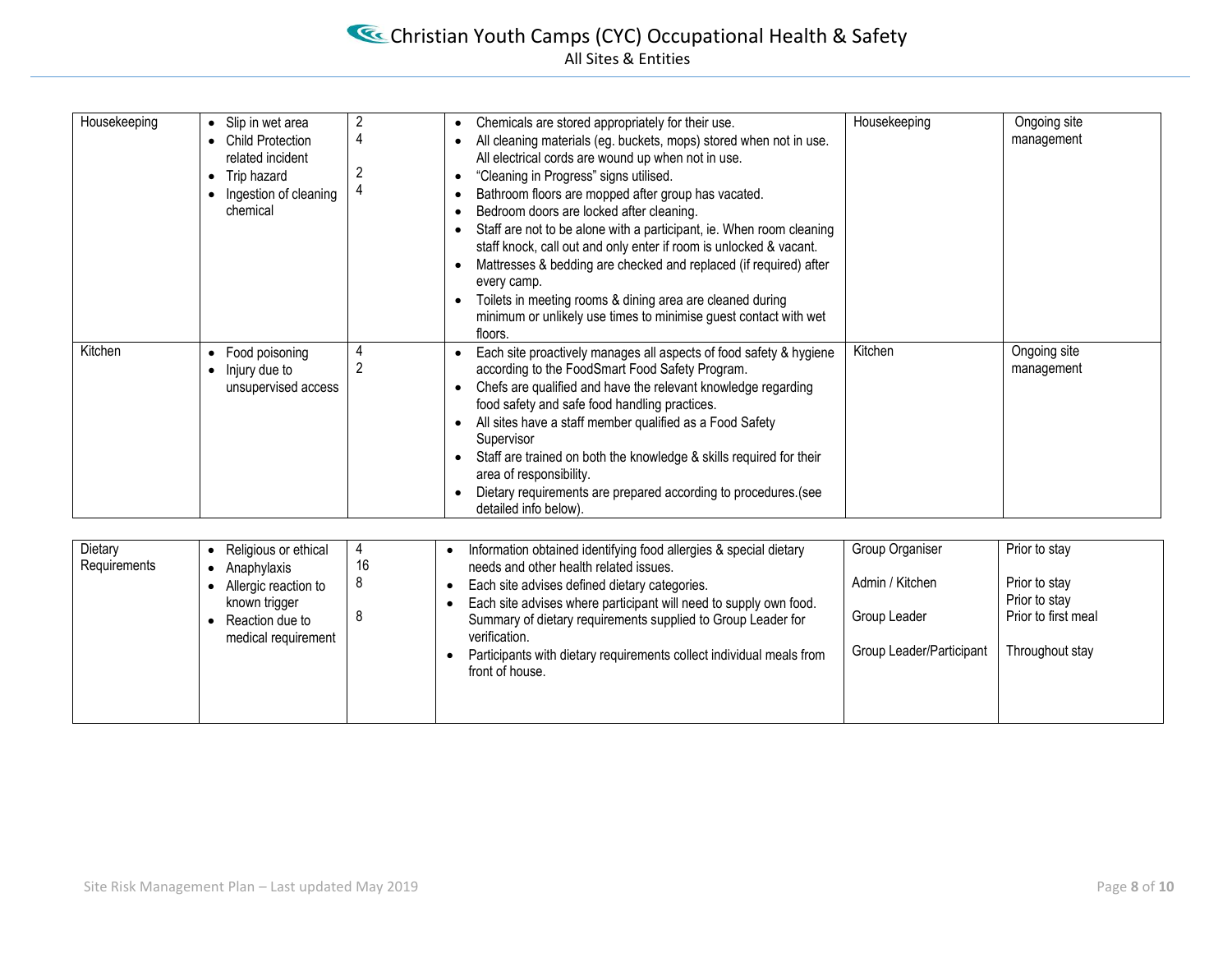| Front of House<br>handling & storage<br>Ongoing management<br>Food service runs for approximately 45mins after which food is<br>Burning / scalding<br>removed to meet food, safety & hygiene laws.<br>Slip on wet floor<br>Gloves to be worn when serving (front of house staff, leaders or<br>Injury due to<br>participants).<br>unsupervised<br>Participants verbally alerted to heat / danger / space. | Servery & Dining<br>Area | Incident due to<br>incorrect food | Procedures detailed in Induction Book provided to Group Leader.<br>Groups briefed on appropriate behaviour & expectations. | <b>Guest Host</b><br>Group Leader | On arrival |
|-----------------------------------------------------------------------------------------------------------------------------------------------------------------------------------------------------------------------------------------------------------------------------------------------------------------------------------------------------------------------------------------------------------|--------------------------|-----------------------------------|----------------------------------------------------------------------------------------------------------------------------|-----------------------------------|------------|
| Cuts<br>Signage reinforces that footwear must be worn in the dining area.<br>Appropriate warning signs used where necessary.<br>Immediate area of broken glass / crockery is cleared, guests<br>verbally alerted to danger, sign put out if required, breakage<br>cleared.<br>"Do Not Enter" & "Cleaning in Progress" signs limit access as<br>required. Fluid spills immediately cleaned.                |                          | access                            | All meals to be consumed in the dining room.                                                                               |                                   |            |

#### **8. OTHER** (Consider other hazards specific to related stay)

| <b>Activity/Location</b>                            | <b>Risk description or</b><br><b>Hazard Identification</b>                         | Rating or<br><b>Risk</b> | <b>Control Measures or</b><br>Elimination                                                                                                                                                                                                                                                                                                           | <b>Responsibility</b>           | Timing                                                 |
|-----------------------------------------------------|------------------------------------------------------------------------------------|--------------------------|-----------------------------------------------------------------------------------------------------------------------------------------------------------------------------------------------------------------------------------------------------------------------------------------------------------------------------------------------------|---------------------------------|--------------------------------------------------------|
|                                                     |                                                                                    | Assessment               |                                                                                                                                                                                                                                                                                                                                                     |                                 |                                                        |
| Emergencies                                         | Personal injury<br>Loss of property<br>Missing person                              | L                        | Each Site has Emergency procedures in place.<br>Standard operating hours are 8am to 6pm, 24 hour emergency<br>assistance is available<br>Emergency procedures explained to Group Organiser and provided<br>in Induction Book.<br>Contact details for local facilities (eg. doctors, chemist) available.<br>Groups briefed on evacuation procedures. | Management<br><b>Guest Host</b> | Ongoing site<br>management<br>On arrival<br>On arrival |
| Transportation of<br>participant in site<br>vehicle | <b>Child Protection</b><br>related incident<br>Vehicle faulty<br>Vehicle accidents |                          | Only to occur in circumstances where there is no other feasible<br>option.<br>Permission obtained from parent, caregiver or Group Leader.<br>Vehicle is insured & registered & employee licensed.                                                                                                                                                   | Group Leader<br>Management      | Throughout stay                                        |